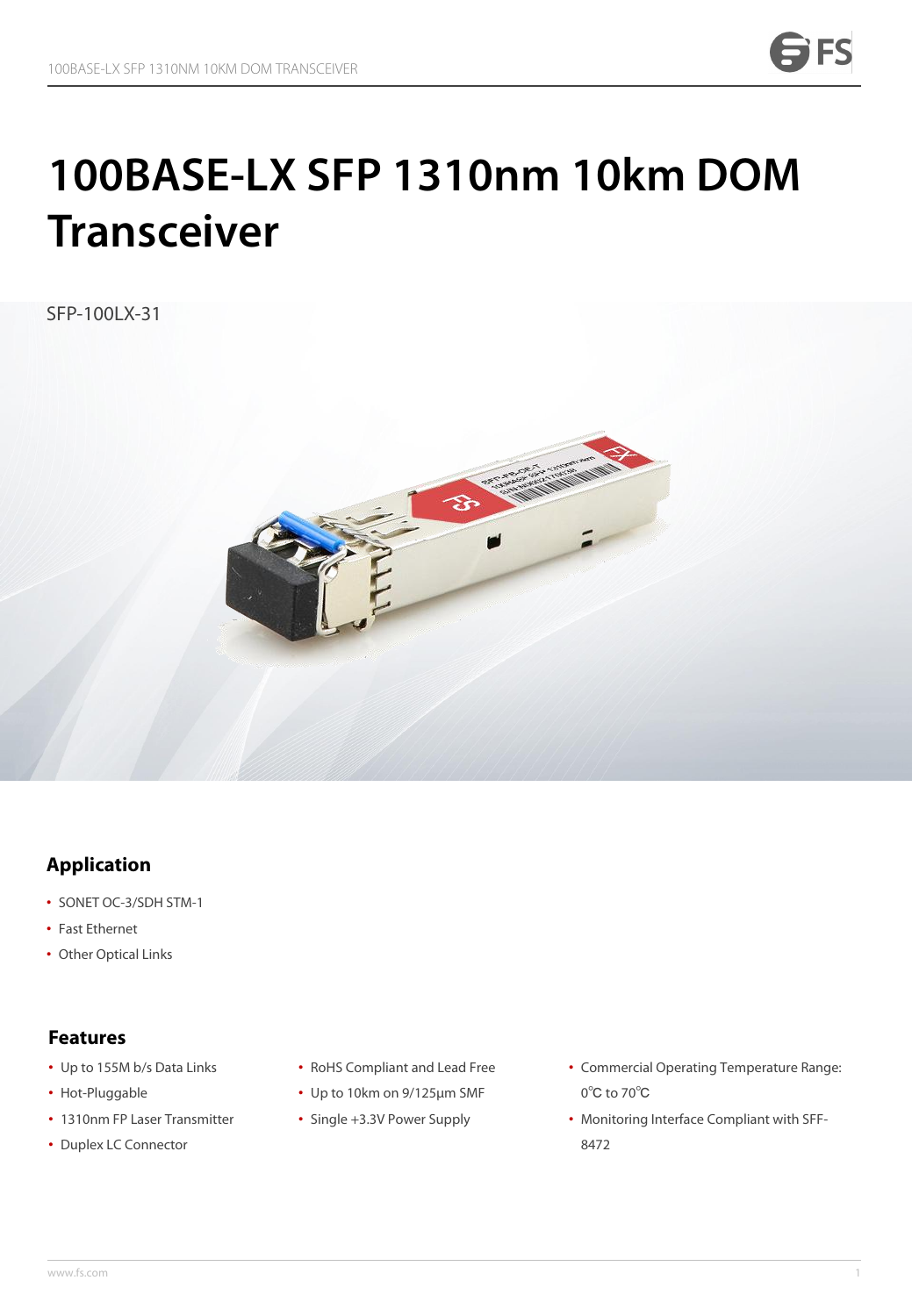#### **Description**

The SFP transceivers are high performance, cost effective modules supporting data-rate of 100BASE and 10km transmission distance with MMF. The transceiver consists of three sections: a FP laser transmitter, a PIN photodiode integrated with a trans-impedance preamplifier (TIA) and MCU control unit. All modules satisfy class I laser safety requirements. The transceivers are compatible with SFP Multi-Source Agreement (MSA) and SFF-8472.

## **Product Specifications**

#### **I. Absolute Maximum Ratings**

| <b>Parameter</b>                  | Symbol      | Min.        | Typ. | Max.  | <b>Unit</b>  |
|-----------------------------------|-------------|-------------|------|-------|--------------|
| <b>Storage Temperature Range</b>  | $T_{s}$     | $-40$       |      | $+85$ | $^{\circ}$ C |
| <b>Relative Humidity</b>          | <b>RH</b>   | $\mathbf 0$ |      | 85    | $\%$         |
| <b>Supply Voltage</b>             | $V_{cc, R}$ | $-0.5$      |      | $+4$  | $\vee$       |
| <b>Case Operating Temperature</b> | Top         | $\mathbf 0$ |      | 70    | $^{\circ}$ C |

#### **II. Recommended Operating Conditions**

| <b>Parameter</b>                  | <b>Symbol</b> | Min. | Typ. | Max. | <b>Unit</b>  |
|-----------------------------------|---------------|------|------|------|--------------|
| <b>Case Operating Temperature</b> | I۰            | 0    |      | 70   | $^{\circ}$ C |
| <b>Supply Voltage</b>             | $V_{CCT, R}$  | 3.0  |      | 3.6  | V            |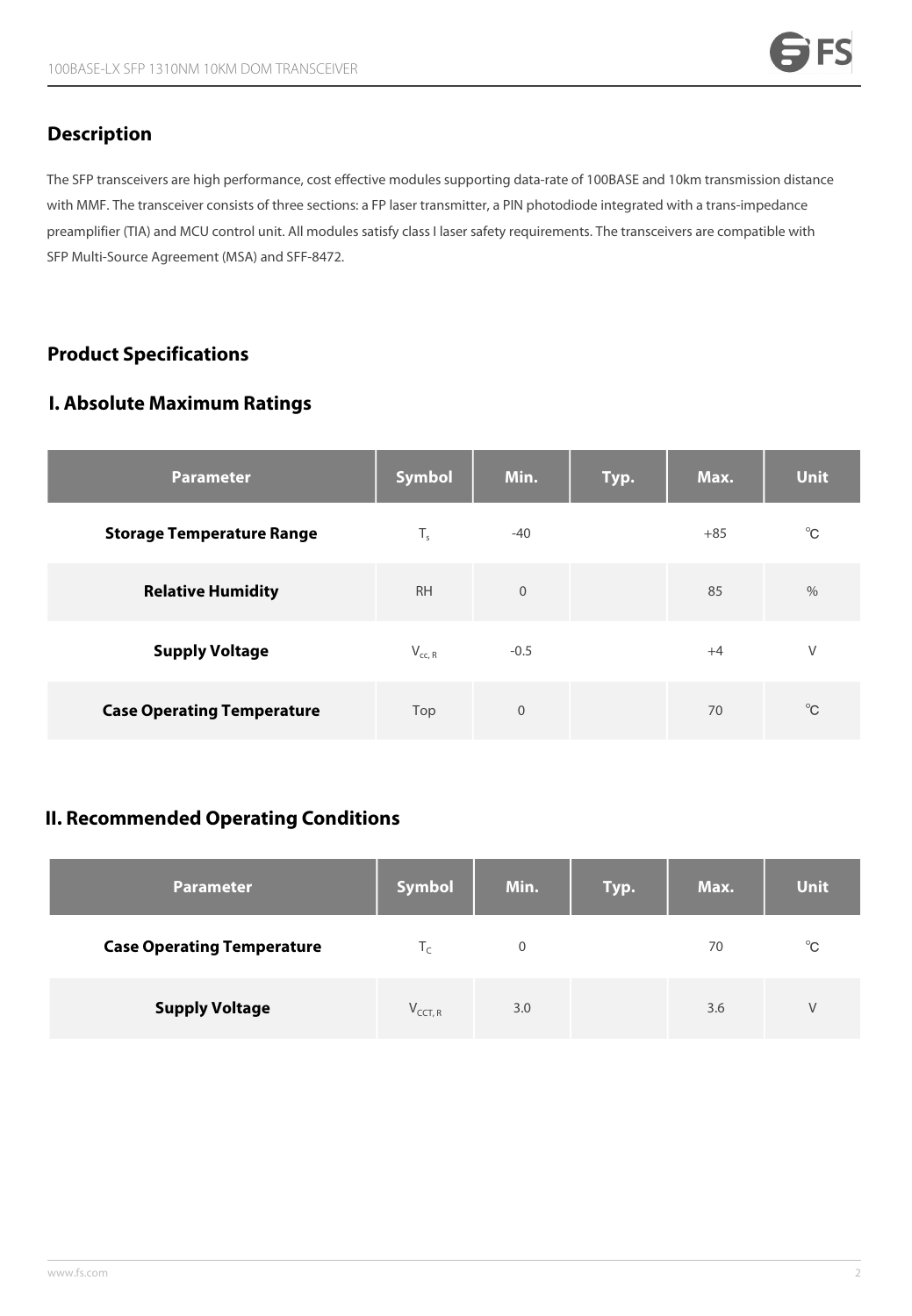# **III. General Specifications**

| <b>Parameter</b>                                           | Symbol      | Min. | Typ. | Max.       | <b>Unit</b> | <b>Note</b>    |
|------------------------------------------------------------|-------------|------|------|------------|-------------|----------------|
| <b>Data Rate</b>                                           | <b>BR</b>   |      | 155  |            | Mb/s        |                |
| <b>Bit Error Rate</b>                                      | <b>BER</b>  |      |      | $10^{-12}$ |             |                |
| <b>Max.Supported Link Length on</b><br>9/125µm MMF@155Mb/s | <b>LMAX</b> |      | 10   |            | km          | $\mathbf{1}$   |
| <b>Total System Budget</b>                                 | <b>LB</b>   | 21   |      |            | dB          | $\overline{2}$ |

#### **Notes:**

1. Dispersion limited per FC-PI Rev. 13

2. Attenuation of 1dB/km is used for the link length calculations. Distances are indicative only. Please refer to the Optical Specifications in Table IV to calculate a more accurate link budget based on specific conditions in your application.

#### **III. Electrical Characteristics**  $(T_{OP} = 0 \text{ to } 70 \text{ } ^\circ\text{C}, V_{CC} = 3.0 \text{ to } 3.60 \text{ Volts})$

| <b>Parameter</b>                     | <b>Symbol</b>               | Min.                       | Typ. | Max.          | <b>Unit</b>   | <b>Note</b>              |
|--------------------------------------|-----------------------------|----------------------------|------|---------------|---------------|--------------------------|
| <b>Supply Voltage</b>                | $V_{cc}$                    | 3.0                        | 3.30 | 3.60          | V             |                          |
| <b>Supply Current</b>                | $I_{cc}$                    |                            |      | 300           | mA            |                          |
| <b>Inrush Current</b>                | I <sub>sure</sub>           |                            |      | $I_{cc} + 30$ | mA            |                          |
| <b>Maximum Power</b>                 | $\mathsf{P}_{\mathsf{max}}$ |                            |      | 1.0           | ${\mathsf W}$ |                          |
|                                      |                             | <b>Transmitter Section</b> |      |               |               |                          |
| <b>Input Differential Impedance</b>  | $R_{in}$                    | 90                         | 100  | 110           | $\Omega$      | $\overline{\phantom{a}}$ |
| <b>Single Ended Data Input Swing</b> | $V_{in}$ pp                 | 200                        |      | 1200          | mVp-p         |                          |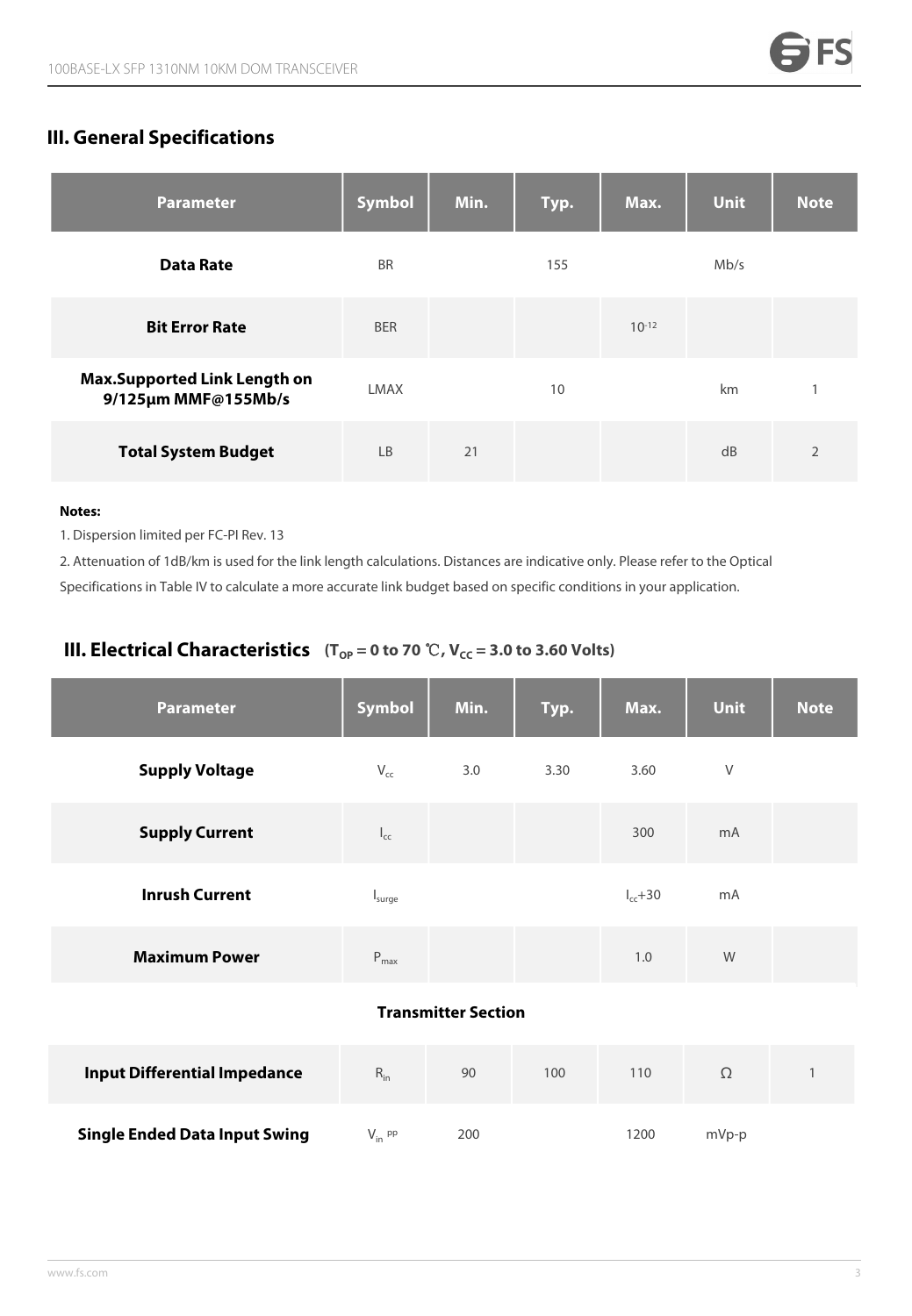| <b>Parameter</b>                    | Symbol       | Min.          | Typ. | Max.          | <b>Unit</b> | <b>Note</b> |
|-------------------------------------|--------------|---------------|------|---------------|-------------|-------------|
| <b>Transmit Disable Voltage</b>     | $V_D$        | $V_{cc}$ –1.3 |      | $V_{cc}$      | V           | 2           |
| <b>Transmit Enable Voltage</b>      | $V_{EN}$     | $V_{ee}$      |      | $V_{ee}$ +0.8 | V           |             |
| <b>Transmit Disable Assert Time</b> | $T_{desert}$ |               |      | 10            | <b>us</b>   |             |

|                                       |                        | <b>Receiver Section</b> |                |        |                |
|---------------------------------------|------------------------|-------------------------|----------------|--------|----------------|
| <b>Single Ended Data Output Swing</b> | $V_{\text{out,pp}}$    | 300                     | 1000           | mV     | 3              |
| <b>Data Output Rise Time</b>          | $t_{r}$                |                         | 1300           | ps     | $\overline{4}$ |
| <b>Data Output Fall Time</b>          | $t_f$                  |                         | 1300           | ps     | $\overline{4}$ |
| <b>LOS Fault</b>                      | $V_{\text{los fault}}$ | $V_{cc}$ -0.5           | $V_{CC\_host}$ | $\vee$ | 5              |
| <b>LOS Normal</b>                     | $V_{\text{los norm}}$  | $\rm V_{ee}$            | $V_{ee}$ +0.5  | $\vee$ | 5              |
| <b>Power Supply Rejection</b>         | <b>PSR</b>             | 100                     |                | mVpp   | 6              |

#### **Notes:**

1. AC coupled.

2. Or open circuit.

3. Into 100 ohm differential termination.

4. 20 – 80 %

5. LOS is LVTTL. Logic 0 indicates normal operation; logic 1 indicates no signal detected.

6. All transceiver specifications are compliant with a powersupply sinusoidal modulation of 20 Hz to 1.5MHz up to specified value applied through the power supply filtering network shown on page 23 of the Small Form-factor Pluggable (SFP) Transceiver Multi-Source Agreement (MSA), September 14, 2000.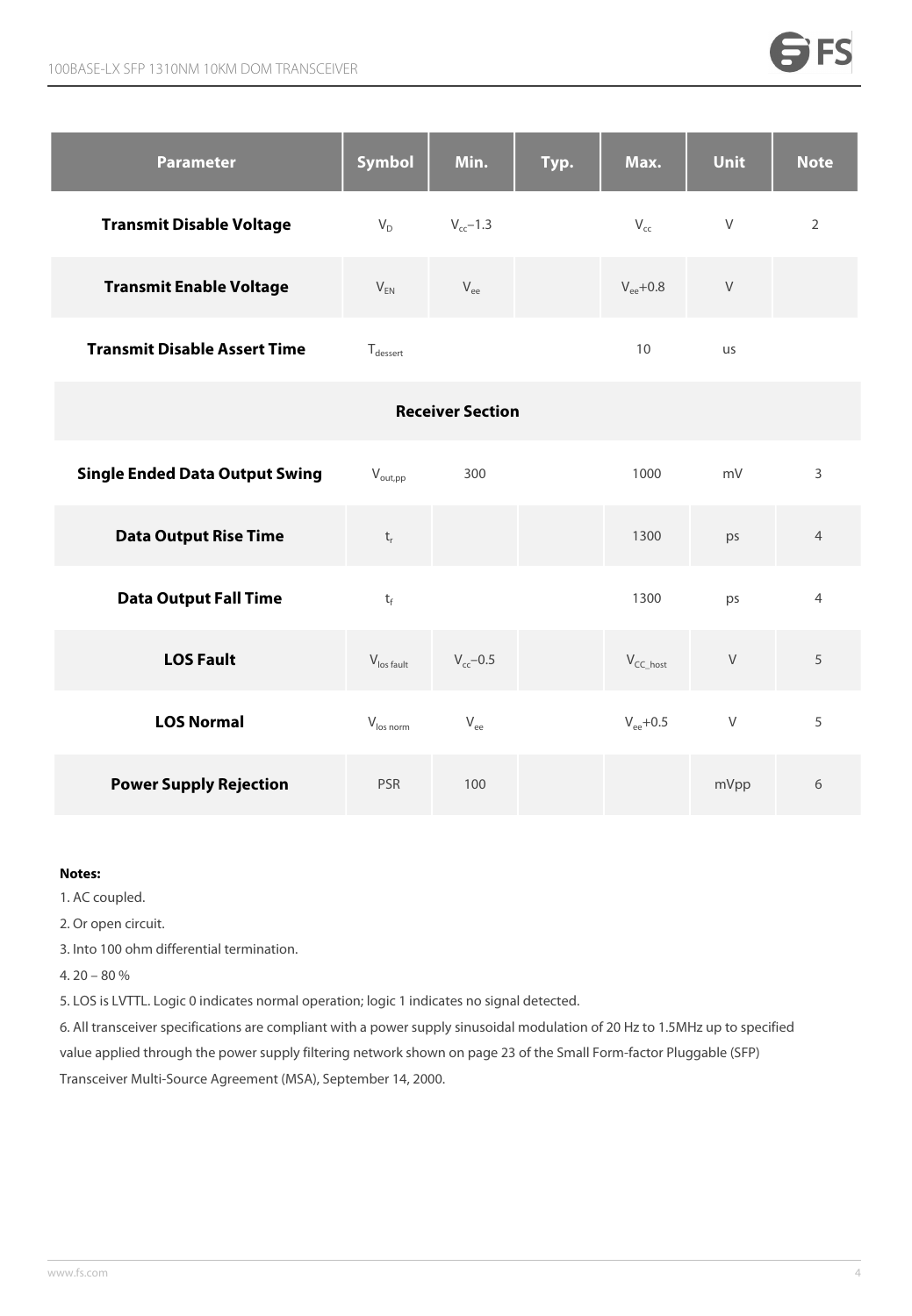### **IV. Optical Characteristics**  $(T_{\text{OP}} = 0 \text{ to } 70 \text{ }^{\circ}\text{C}$ ,  $\text{V}_{\text{CC}} = 3.0 \text{ to } 3.60 \text{ Volts})$

| <b>Parameter</b>                   | <b>Symbol</b>              | Min.                                                   | Typ.       | Max.        | <b>Unit</b> | <b>Note</b>    |  |  |
|------------------------------------|----------------------------|--------------------------------------------------------|------------|-------------|-------------|----------------|--|--|
|                                    | <b>Transmitter Section</b> |                                                        |            |             |             |                |  |  |
| <b>Center Wavelength</b>           | $\lambda_{\rm c}$          | 1270                                                   | 1310       | 1360        | nm          | $\mathbf{1}$   |  |  |
| <b>Spectral Width</b>              | $\sigma$                   |                                                        |            | 3           | nm          |                |  |  |
| <b>Optical Output Power</b>        | $P_{\text{out}}$           | $-15$                                                  |            | $\mbox{-}8$ | dBm         | $\overline{2}$ |  |  |
| <b>Optical Rise/Fall Time</b>      | $t_r/t_f$                  |                                                        |            | 1300        | ps          | 3              |  |  |
| <b>Extinction Ratio</b>            | ER                         | 9.2                                                    |            |             | dB          |                |  |  |
| <b>Eye Mask for Optical Output</b> |                            | Compliant with Eye Mask Defined in IEEE 802.3 Standard |            |             |             |                |  |  |
|                                    |                            | <b>Receiver Section</b>                                |            |             |             |                |  |  |
| <b>Optical Input Wavelength</b>    | $\mathbf{I}$               | 1100                                                   |            | 1670        | nm          |                |  |  |
| <b>Optical Input Power</b>         | Pin                        | $-36$                                                  |            | $-3$        | dBm         | 4.5            |  |  |
| <b>Receiver Reflectance</b>        |                            | 12                                                     |            |             | ${\sf dB}$  |                |  |  |
| <b>Receiver Overload</b>           | $P_{ol}$                   |                                                        |            | $-3$        | dBm         | 4.5            |  |  |
| <b>RX Sensitivity</b>              | Sen                        |                                                        |            | $-34$       | dBm         | 4.5            |  |  |
| <b>RX_LOS Assert</b>               | LOS <sub>A</sub>           | $-45$                                                  |            |             | dBm         |                |  |  |
| <b>RX_LOS Deassert</b>             | LOS <sub>D</sub>           |                                                        |            | $-38$       | dBm         |                |  |  |
| <b>RX_LOS Hysteresis</b>           | LOS <sub>H</sub>           |                                                        | $\sqrt{2}$ | $2.5\,$     | ${\sf dB}$  |                |  |  |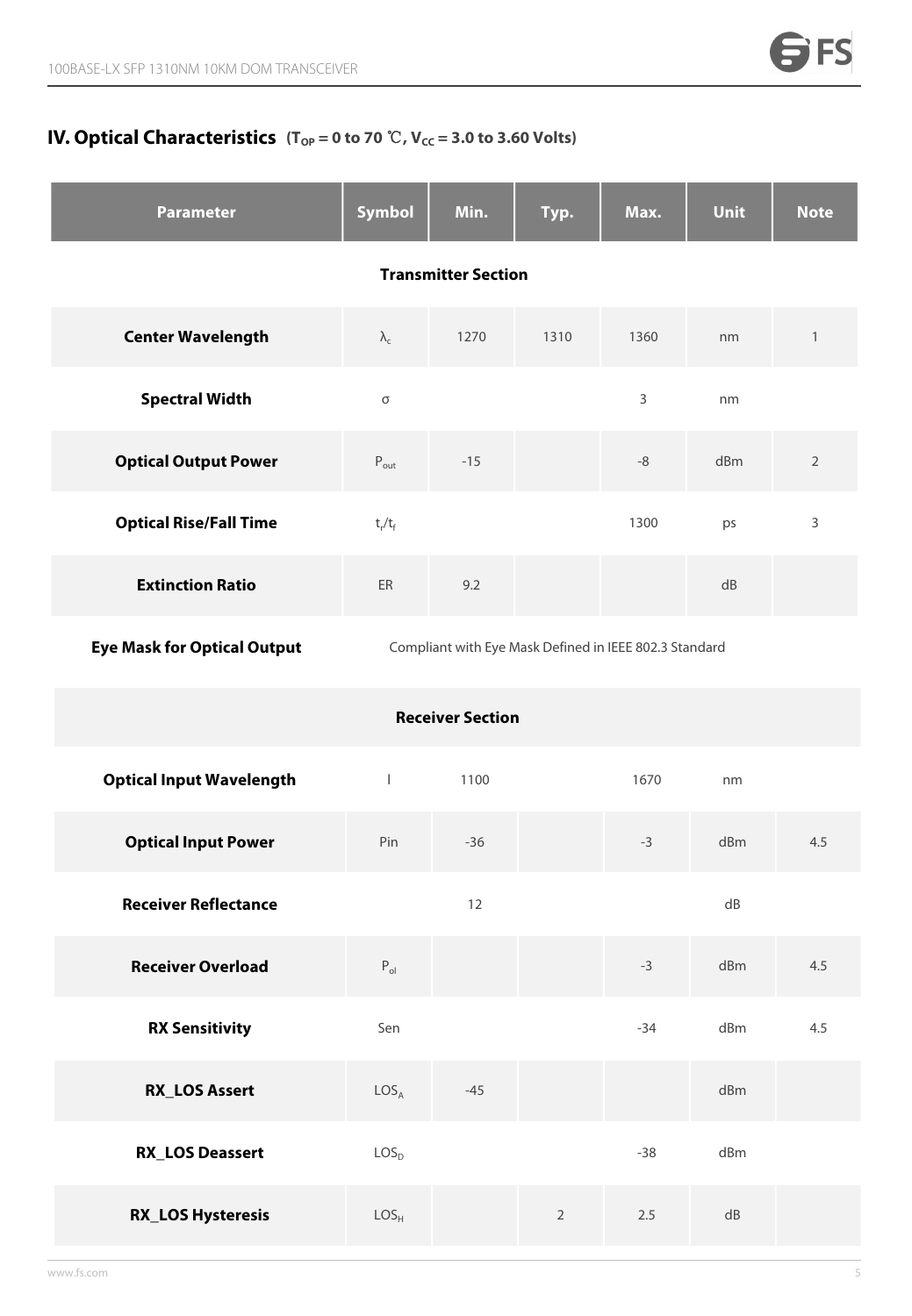#### **Notes:**

- 1. Also specified to meet curves in FC-PI 13.0 Figures 18 and 19, which allow trade-off between wavelength spectral width.
- 2. Class 1 Laser Safety per FDA/CDRH and EN (IEC) 60825 regulations.
- 3. Unfiltered, 20-80%. Complies with IEEE 802.3 (Gig. E), FC 1x and 2x eye masks when filtered.
- 4. Measured with conformance signals defined in FC-PI 13.0 specifications.
- 5. Measured with PRBS 231 -1at 10-12 BER

# **V. Digital Diagnostic Monitor Characteristics**

| <b>Parameter</b>                             | Symbol      | Min.   | Max. | <b>Unit</b> |
|----------------------------------------------|-------------|--------|------|-------------|
| <b>Temperature Monitor Absolute Error</b>    | DMI_Temp    | $-3$   | 3    | degC        |
| <b>Laser Power Monitor Absolute Error</b>    | DMI TX      | $-3$   | 3    | dB          |
| <b>RX Power Monitor Absolute Error</b>       | DMI RX      | $-3$   | 3    | dB          |
| <b>Supply Voltage Monitor Absolute Error</b> | $DMLV_{cc}$ | $-0.1$ | 0.1  | $\vee$      |
| <b>Bias Current Monitor Absolute Error</b>   | DMI_Ibias   | $-10%$ | 10%  | mA          |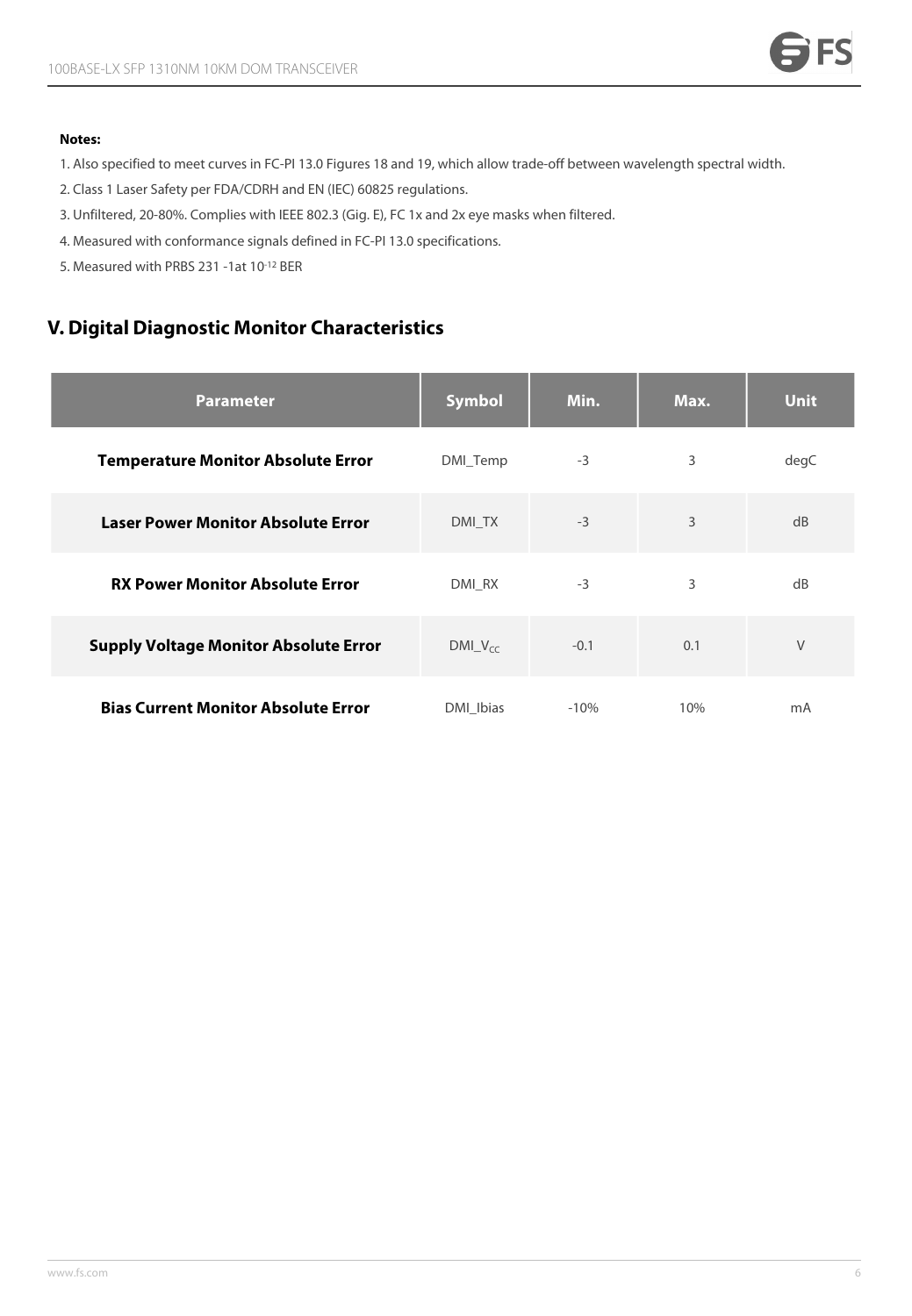#### **VI. Pin Function Definitions**



Figure 1 Diagram of Host Board Connector Block Pin Numbers and Names

#### **VII. Block Diagram**



Figure 2 Block Diagram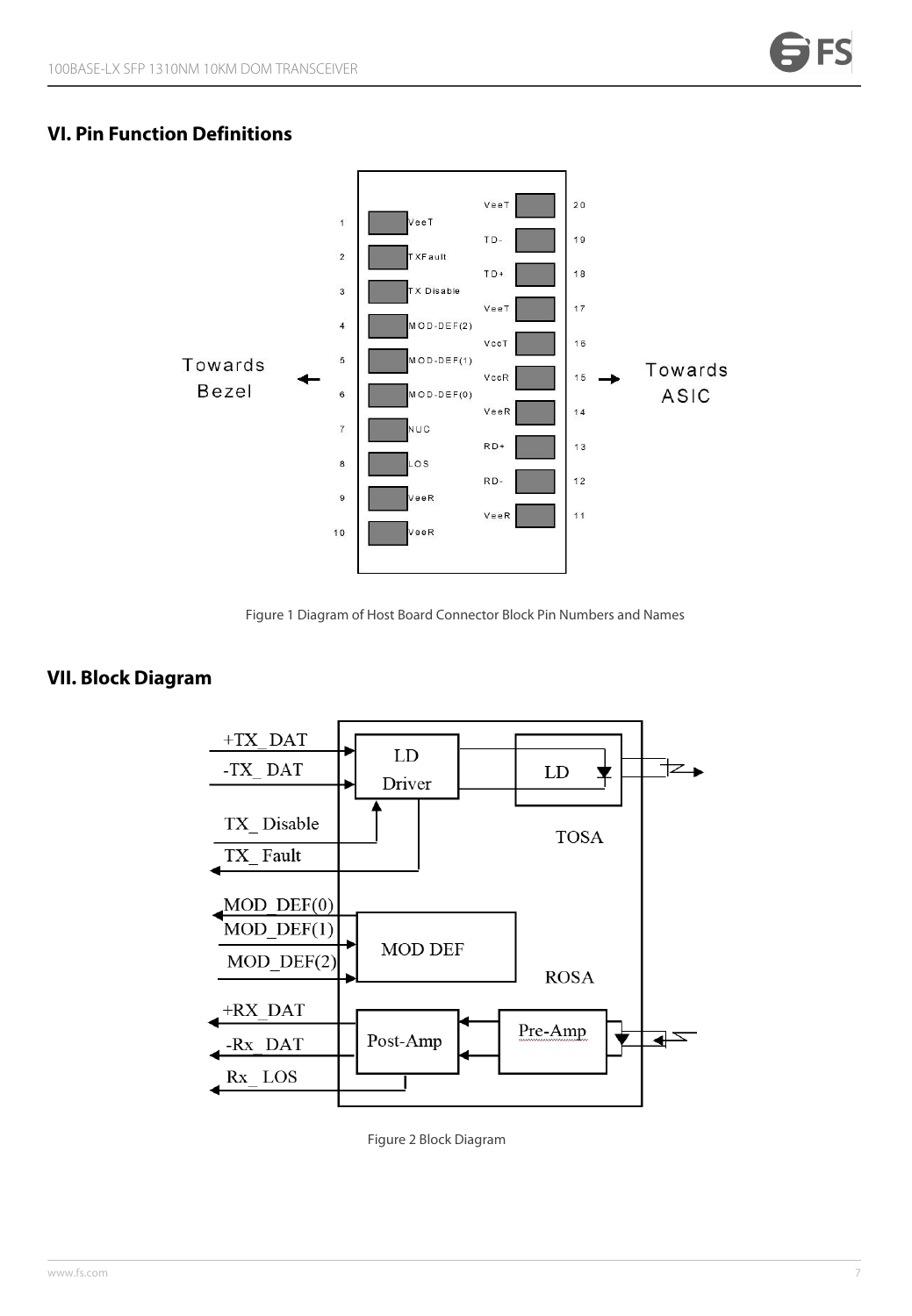# **VIII. Pin Descriptions**

| <b>Pin No</b>           | <b>Name</b>       | <b>Function</b>                     | <b>Plug Seq</b> | <b>Notes</b>   |
|-------------------------|-------------------|-------------------------------------|-----------------|----------------|
| 1                       | VeeT              | <b>Transmitter Ground</b>           | $\mathbbm{1}$   | $\mathbbm{1}$  |
| $\mathbf{2}$            | <b>TX Fault</b>   | <b>Transmitter Fault Indication</b> | $\mathsf{3}$    |                |
| $\overline{\mathbf{3}}$ | <b>TX Disable</b> | <b>Transmitter Disable</b>          | $\mathsf 3$     | $\overline{2}$ |
| $\overline{\mathbf{4}}$ | MOD-DEF2          | Module Definition                   | $\overline{2}$  | $\mathsf{3}$   |
| 5                       | MOD-DEF1          | Module Definition 1                 | $\mathsf 3$     | $\mathbf{3}$   |
| $6\phantom{1}$          | MOD-DEF0          | Module Definition 0                 | $\mathbf{3}$    | $\mathbf{3}$   |
| $\overline{\mathbf{z}}$ | Rate Select       | Not Connected                       | 3               | $\overline{4}$ |
| 8                       | LOS               | Loss of Signal                      | $\mathsf{3}$    | 5              |
| $\boldsymbol{9}$        | VeeR              | Receiver Ground                     | $\mathbf{1}$    | $\mathbbm{1}$  |
| 10                      | VeeR              | Receiver Ground                     | $\,1\,$         | $\mathbf{1}$   |
| 11                      | VeeR              | Receiver Ground                     |                 | $\mathbbm{1}$  |
| 12                      | $RD-$             | Inv. Received Data Out              | $\mathsf 3$     | $\,$ 6 $\,$    |
| 13                      | $RD+$             | Received Data Out                   | $\mathsf 3$     | $\,$ 6 $\,$    |
| 14                      | VeeR              | Receiver Ground                     | $\mathsf 3$     | $\,1\,$        |
| 15                      | VccR              | Receiver Power                      | $\overline{2}$  | $\,1$          |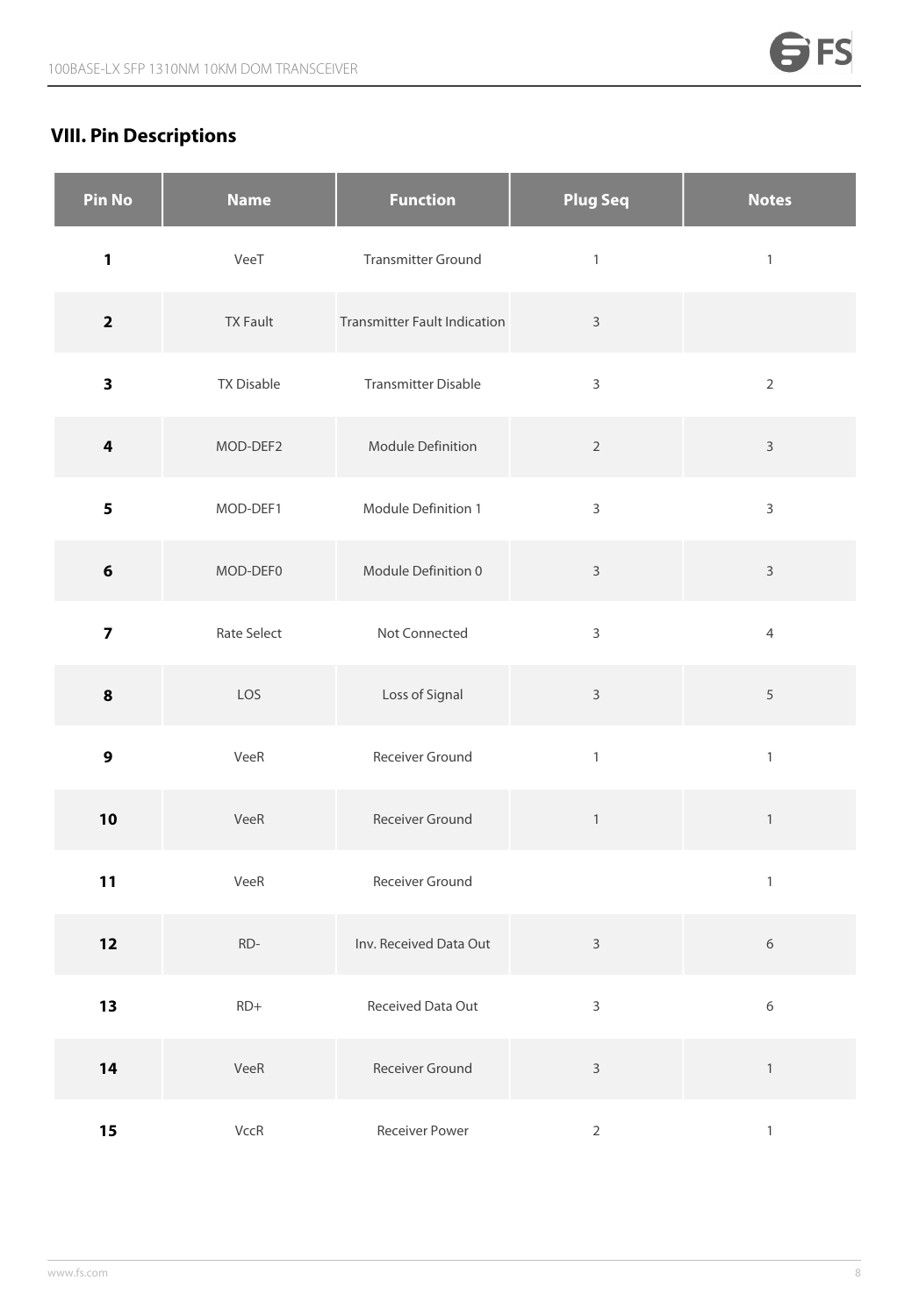| <b>Pin No</b> | <b>Name</b> | <b>Function</b>           | <b>Plug Seq</b> | <b>Notes</b> |
|---------------|-------------|---------------------------|-----------------|--------------|
| 16            | VccT        | <b>Transmitter Power</b>  | 2               |              |
| 17            | VeeT        | <b>Transmitter Ground</b> | $\mathbf{1}$    |              |
| 18            | $TD+$       | Transmit Data In          | 3               | 6            |
| 19            | TD-         | Inv.Transmit In           | 3               | 6            |
| 20            | VeeT        | <b>Transmitter Ground</b> |                 |              |

#### **Notes:**

1. Circuit ground is internally isolated from chassis ground.

2. Laser output disabled on TDIS >2.0V or open, enabled on TDIS <0.8V.

3. Should be pulled up with 4.7k - 10 kohms on host board to a voltage between 2.0V and 3.6V.MOD\_DEF(0) pulls line low to indicate module is plugged in.

4. Rate select is not used

5. LOS is open collector output. Should be pulled up with 4.7k – 10 kohms on host board to a voltage between 2.0V and 3.6V. Logic 0 indicates normal operation; logic 1 indicates loss of signal.

6. AC Coupled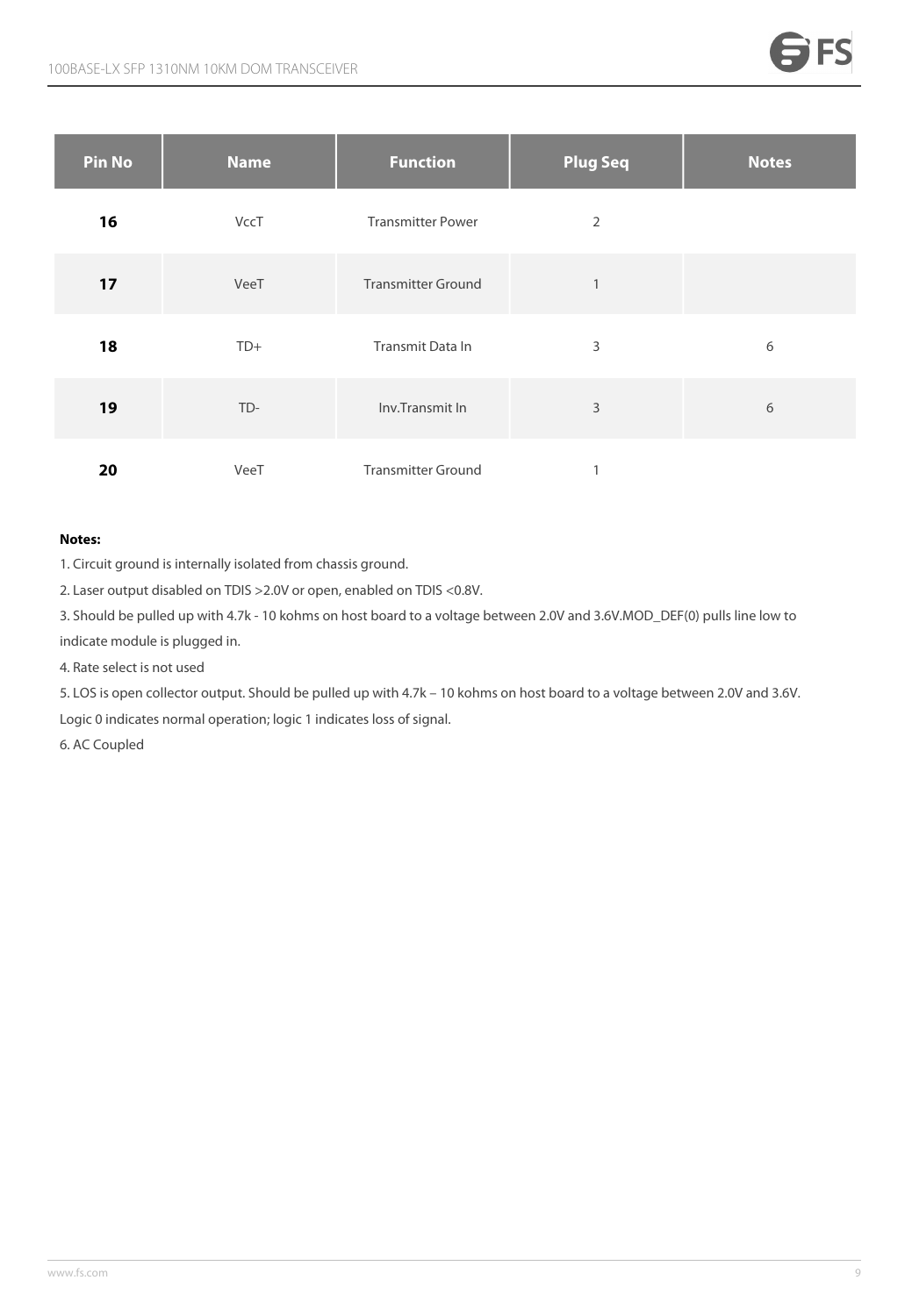#### **IX. Recommended Circuit**



Figure 3. SFP Host Recommended Circuit

# **X. Serial ID Memory Contents**

| <b>Data Address</b> | <b>Length (Byte)</b> | <b>Name of Length</b> | <b>Description and Contents</b>                      |  |  |
|---------------------|----------------------|-----------------------|------------------------------------------------------|--|--|
|                     |                      | <b>Base ID Fields</b> |                                                      |  |  |
| $\mathbf 0$         | 1                    | Identifier            | Type of Serial transceiver (03h=SFP)                 |  |  |
| 1                   |                      | Reserved              | Extended identifier of type serial transceiver (04h) |  |  |
| $\overline{2}$      |                      | Connector             | Code of optical connector type(07=LC)                |  |  |
| $3 - 10$            | 8                    | Transceiver           | SONET                                                |  |  |
| 11                  |                      | Encoding              | SONETS crambled                                      |  |  |
| 12                  |                      | BR, Nominal           | Nominal baud rate, unit of 100Mbps                   |  |  |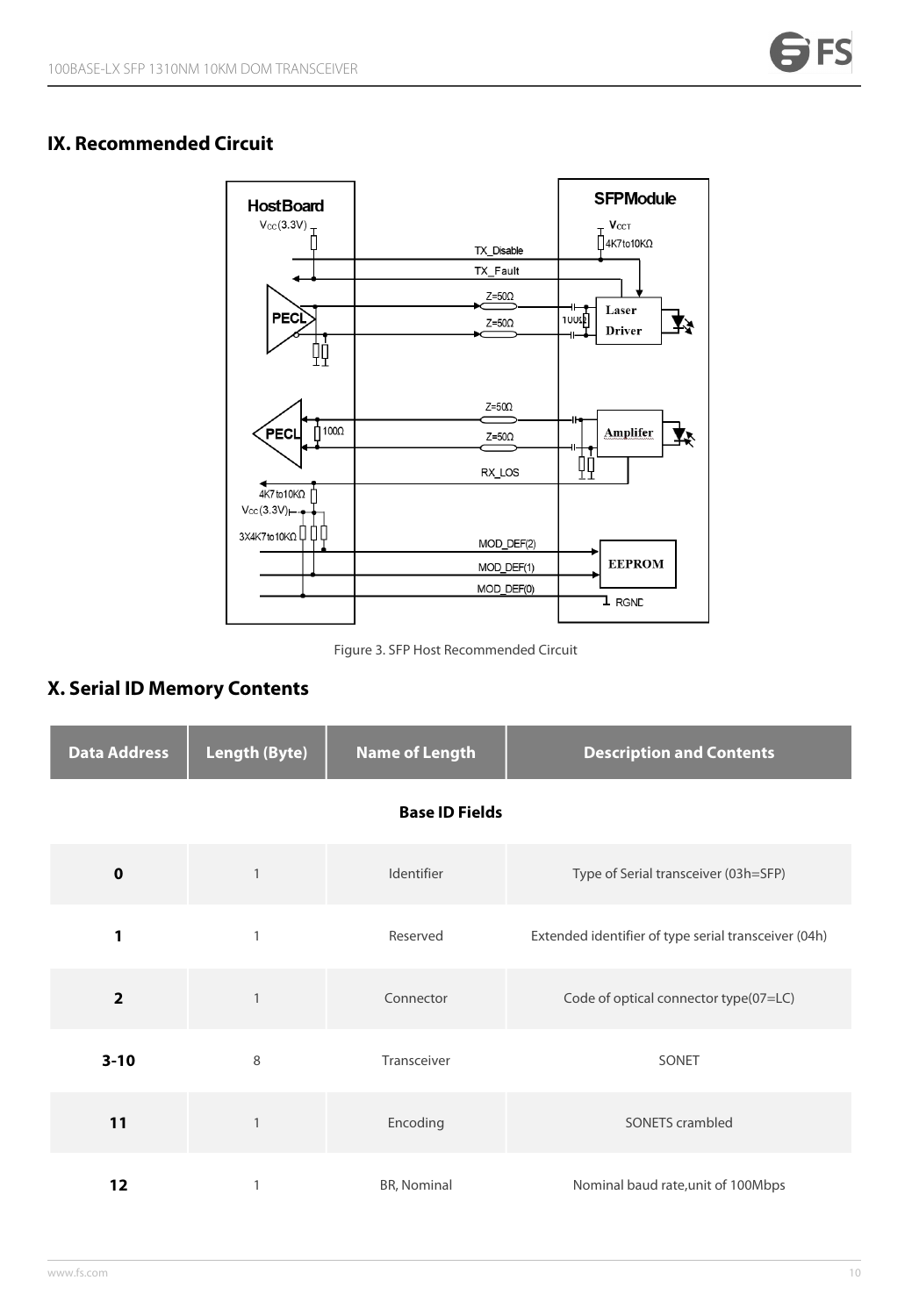| Data Address | <b>Length (Byte)</b> | <b>Name of Length</b> | <b>Description and Contents</b>                          |
|--------------|----------------------|-----------------------|----------------------------------------------------------|
| 13           | $\mathbf{1}$         | Reserved              | (0000h)                                                  |
| 14           | $\mathbf{1}$         | Length (9um, km)      | Link length supported for 9/125um fiber, units of km     |
| 15           | $\mathbf{1}$         | Length (9um)          | Link length supported for9/125um fiber, units of 100m    |
| 16           | $\mathbf{1}$         | Length (50um)         | Link length supported for 50/125um fiber, units of 10m   |
| 17           | $\mathbbm{1}$        | Length (62.5um)       | Link length supported for 62.5/125um fiber, units of 10m |
| 18           | $\,1\,$              | Length (Copper)       | Link length supported for copper, units of meters        |
| 19           | $\mathbbm{1}$        | Reserved              |                                                          |
| $20 - 35$    | 16                   | Vendor Name           | SFP vendor name                                          |
| 36           | $\mathbf{1}$         | Reserved              |                                                          |
| 37-39        | $\mathsf 3$          | Vendor OUI            | SFP transceiver vendor OUI ID                            |
| 40-55        | 16                   | Vendor PN             | Part Number:"FSxxxxx"(ASCII)                             |
| 56-59        | $\overline{4}$       | Vendor Rev            | Revision level for part number                           |
| 60-61        | $\overline{2}$       | Wavelength            | Laser wavelength                                         |
| 62           | $\,1\,$              | Reserved              |                                                          |
| 63           | $\mathbf{1}$         | CCID                  | Least significant byte of sum of data in address 0-62    |

 $\Rightarrow$ FS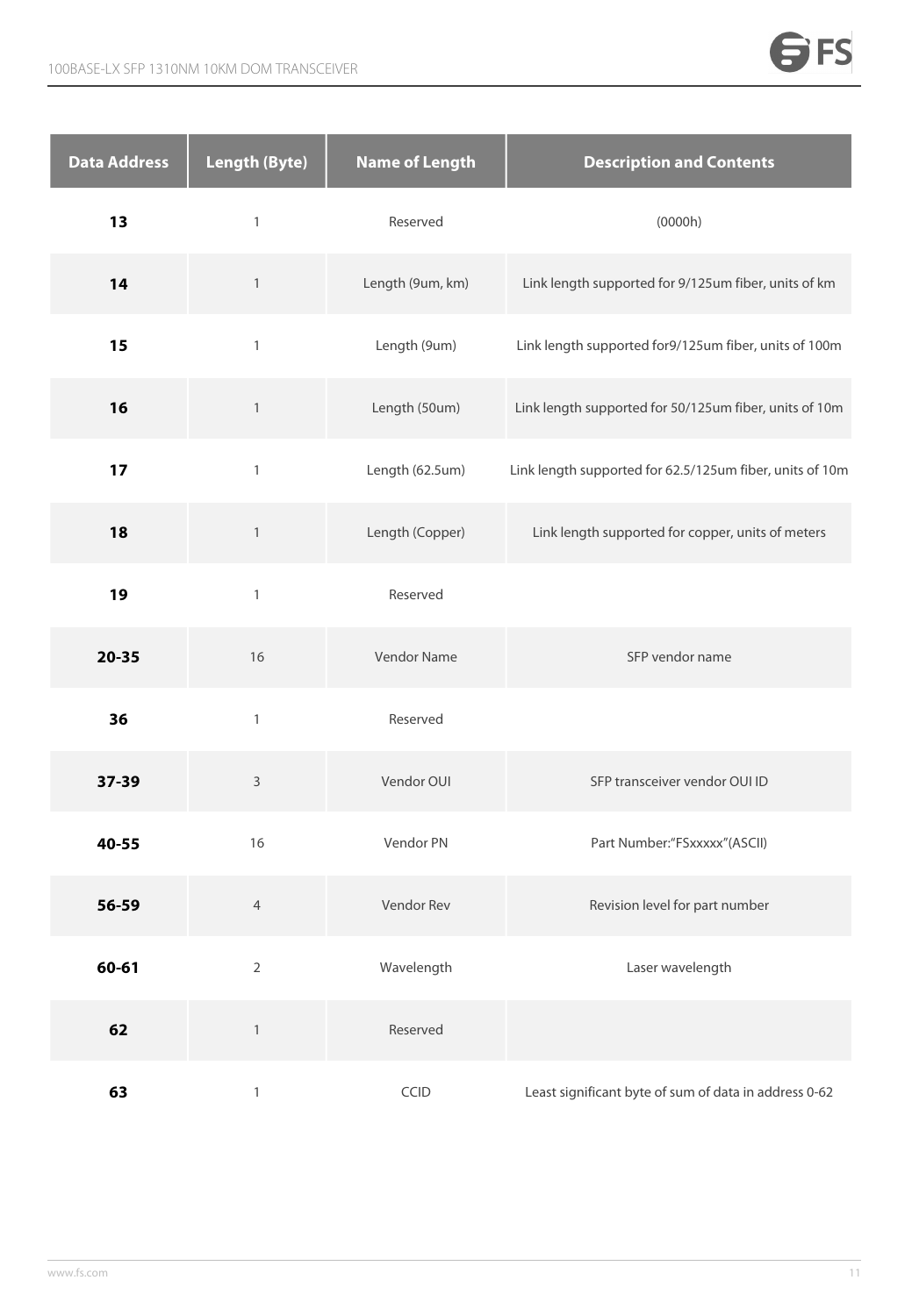| <b>Data Address</b>              | <b>Length (Byte)</b> | <b>Name of Length</b>   | <b>Description and Contents</b>                                                                        |  |  |  |
|----------------------------------|----------------------|-------------------------|--------------------------------------------------------------------------------------------------------|--|--|--|
| <b>Extended ID Fields</b>        |                      |                         |                                                                                                        |  |  |  |
| 64-65                            | $\sqrt{2}$           | Option                  | Indicates which optical SFP signals are implemented<br>(001Ah=LOS, TX_FAULT, TX_DISABLE all supported) |  |  |  |
| 66                               | $\mathbf{1}$         | BR, Max                 | Upper bit rate margin, units of %                                                                      |  |  |  |
| 67                               | $\mathbf{1}$         | BR, Min                 | Lower bit rate margin, units of %                                                                      |  |  |  |
| 68-83                            | 16                   | Vendor SN               | Serialnumber (ASCII)                                                                                   |  |  |  |
| 84-91                            | $\,8\,$              | Date Code               | Manufacturing date code                                                                                |  |  |  |
| 92                               | $\mathbf{1}$         | Diagnostic Type         | Diagnostics                                                                                            |  |  |  |
| 93                               | $\mathbf{1}$         | <b>Enhanced Options</b> | Diagnostics                                                                                            |  |  |  |
| 94                               | $\mathbf{1}$         | SFF-8472                | Diagnostics                                                                                            |  |  |  |
| 95                               | $\mathbf{1}$         | <b>CCEX</b>             | Check code for the extended ID Fields<br>(addresses 64 to 94)                                          |  |  |  |
| <b>Vendor Specific ID Fields</b> |                      |                         |                                                                                                        |  |  |  |

# **96-127** 32 Readable Vendor specificdate, read only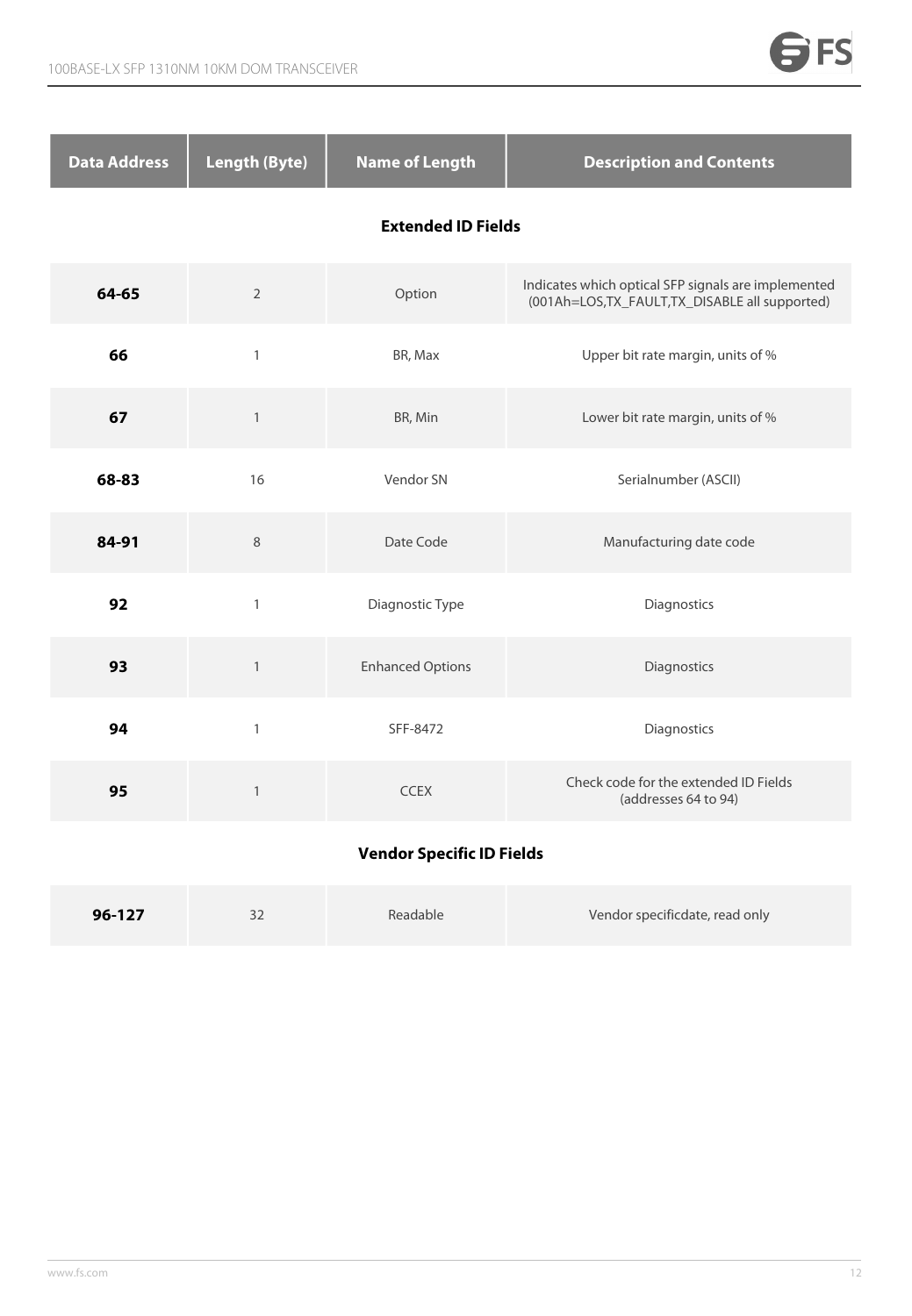# **XI. Diagnostics Memory Contents (A2h)**

| <b>Data Address</b> | <b>Length (Byte)</b> | <b>Name of Length</b>                       | <b>Description and Contents</b>                                       |
|---------------------|----------------------|---------------------------------------------|-----------------------------------------------------------------------|
|                     |                      | <b>Diagnostic and Control/Status Fields</b> |                                                                       |
| $0 - 39$            | 40                   | A/W Thresholds                              | Diagnostic Flag Alarmand Warning Thresholds                           |
| 40-55               | 16                   | Unallocated                                 |                                                                       |
| 56-91               | 16                   | <b>Ext Cal Constants</b>                    | Diagnostic Calibration Constants for Optional External<br>Calibration |
| 92-94               | 3                    | Unallocated                                 |                                                                       |
| 95                  | $\mathbf{1}$         | CC_DMI                                      | Check Code for Base Diagnostic Fields<br>(addresses 0 to 94)          |
| 96-105              | 10                   | Diagnostics                                 | Diagnostic Monitor Data<br>(internally orexternally calibrated)       |
| 106-109             | $\overline{4}$       | Unallocated                                 |                                                                       |
| 110                 | $\mathbf{1}$         | Status/Control                              | <b>Optional Status and Control Bits</b>                               |
| 111                 | $\mathbf{1}$         | Reserved                                    | Reserved for SFF-8079                                                 |
| 112-113             | $\overline{2}$       | Alarm Flags                                 | Diagnostic Alarm Flag Status Bits                                     |
| 114-115             | $\overline{2}$       | Unallocated                                 |                                                                       |
| 116-117             | $\overline{2}$       | <b>Warning Flags</b>                        | <b>Diagnostic Warning Flag Status Bits</b>                            |
| 118-119             | $\overline{2}$       | ExtStatus/Control                           | <b>Extended Module Control and Status Bytes</b>                       |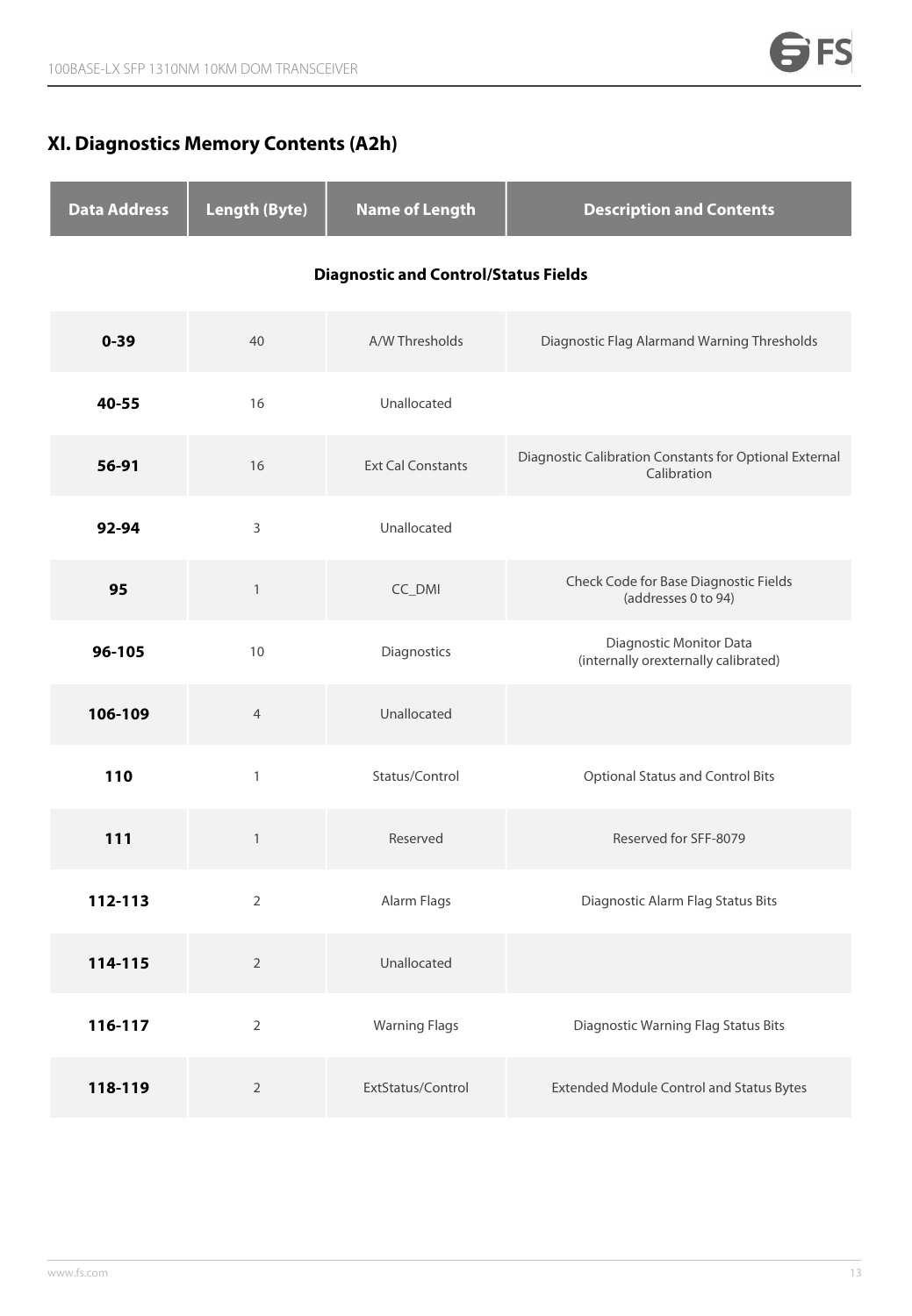| <b>Data Address</b> | <b>Length (Byte)</b> | <b>Name of Length</b>     | <b>Description and Contents</b>   |
|---------------------|----------------------|---------------------------|-----------------------------------|
|                     |                      | <b>General Use Fields</b> |                                   |
| 120-127             | 8                    | Vendor Specific           | Vendor specific memory addresses  |
| 128-247             | 120                  | User EEPROM               | User writable non-volatile memory |
| 248-255             | 8                    | Vendor Control            | Vendor specific control addresses |

#### **XII. References**

1.Small Form-factor Pluggable (SFP) Transceiver Multi-source Agreement (MSA) September 14, 2000.

2. Bellcore GR-253 and ITU-T G.957 Specifications.

# **XIII. Mechanical Outline**

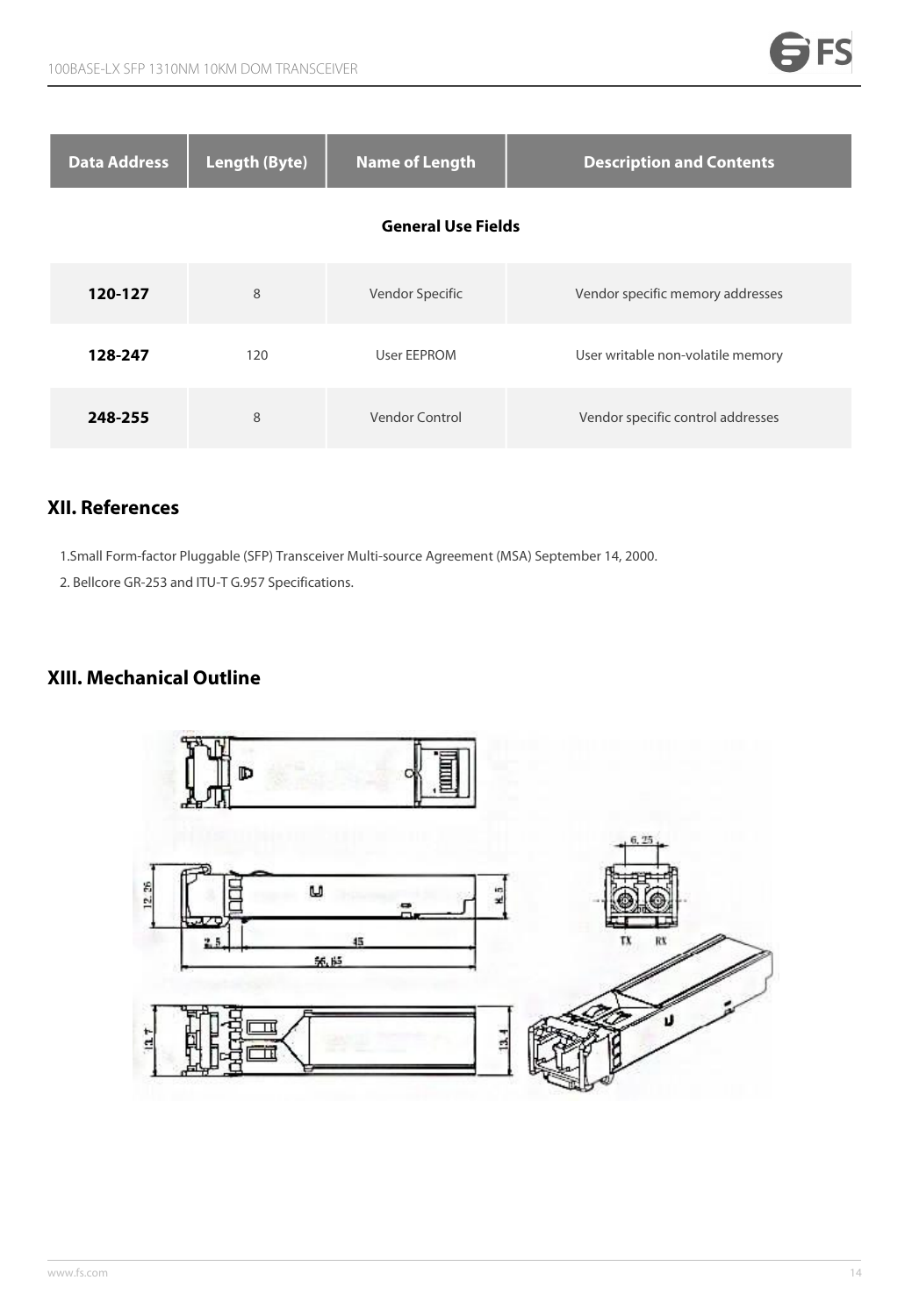### **Test Center**

# **I. Compatibility Testing**

Each fiber optical transceiver has been tested in host device on site in FS Assured Program to ensure full compatibility with over 200 vendors.



Cisco Catalyst C9500-24Y4C



Cisco MS425-16



Brocade VDX 6940-144S



Dell EMC Networking Z9100-ON





Force⑩tm S60-44T <br>
HUAWEI S6720-30L-HI-24S

Above is part of our test bed network equipment. For more information, please click the Test Bed [PDF.](https://img-en.fs.com/file/compatibility_list/transceivers-supported-on-switches.pdf) It will be updated in real time as we expand our portfolio.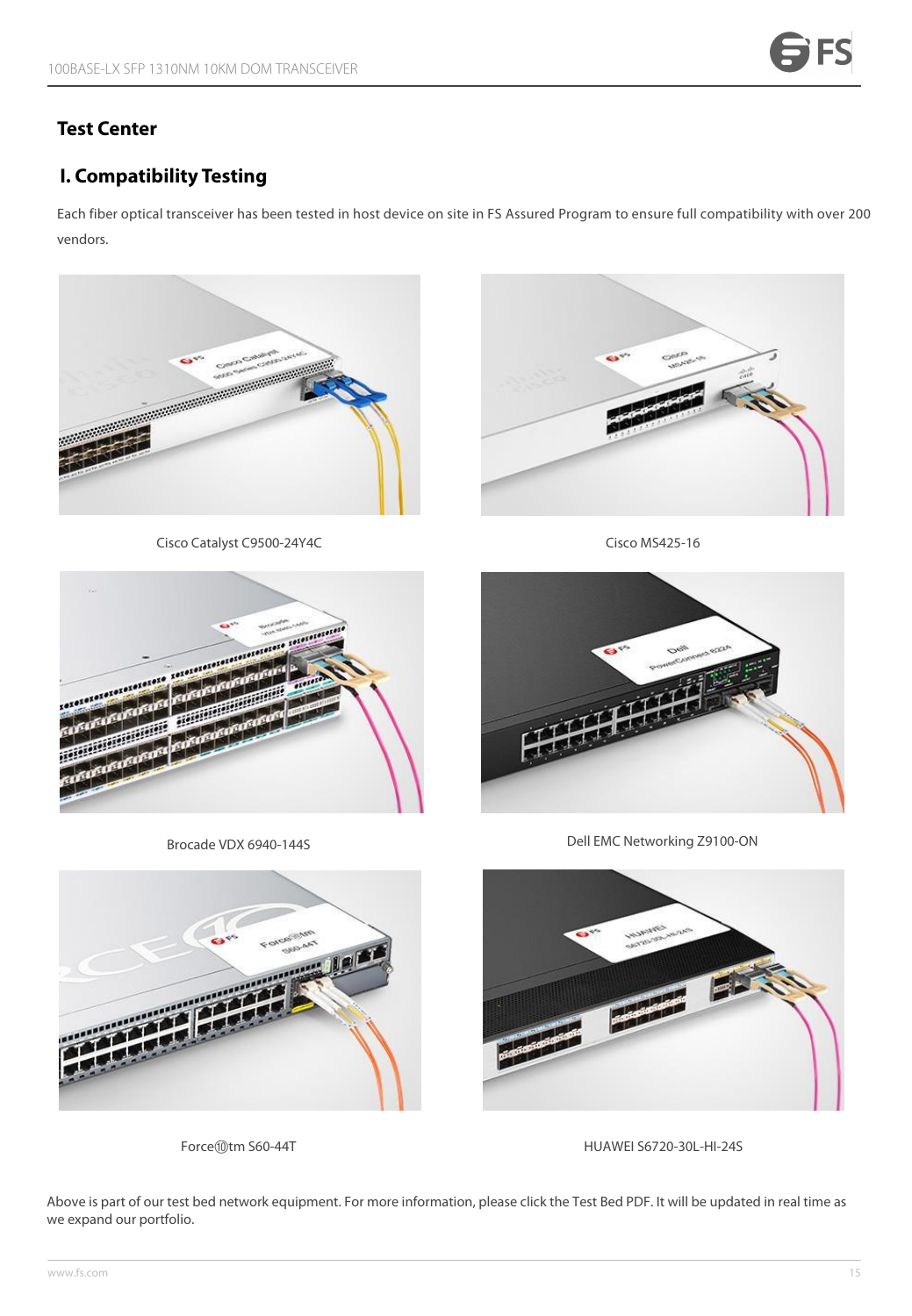#### **II. Performance Testing**

Each fiber optical transceiver has been fully tested in FSAssured Program equipped with world's most advanced analytical equipment to ensure that our transceivers work perfectly on your device.



#### 1. TX/RX Signal Quality Testing

Equipped with the all-in-one tester integrated 4ch BERT & sampling oscilloscope, and variable optical attenuator to ensure the input and output signal quality.

- · Eye Pattern Measurements: Jitter, Mask Margin, etc
- Average Output Power
- $\bullet$  OMA
- Extinction Ratio
- Receiver Sensitivity
- BER Curve

#### 2. Reliability and Stability Testing

Subject the transceivers to dramatic changes in temperature on the thermal shock chamber to ensure reliability and stability of the transceivers.

- Commercial: 0 °C to 70 °C
- Extended: -5 °C to 85 °C
- Industrial: -40 °C to 85 °C





#### 3. Transfer Rate and Protocol Testing

Test the actual transfer data rate and the transmission ability under different protocols with Network Master Pro.

- Ethernet
- Fibre Channel
- · SDH/SONET
- $\cdot$  CPRI

#### 4. Optical Spectrum Evaluation

Evaluate various important parameters with the Optical Spectrum Analyzer to meet the industry standards.

- · Center Wavelength, Level
- · OSNR
- · SMSR
- · Spectrum Width

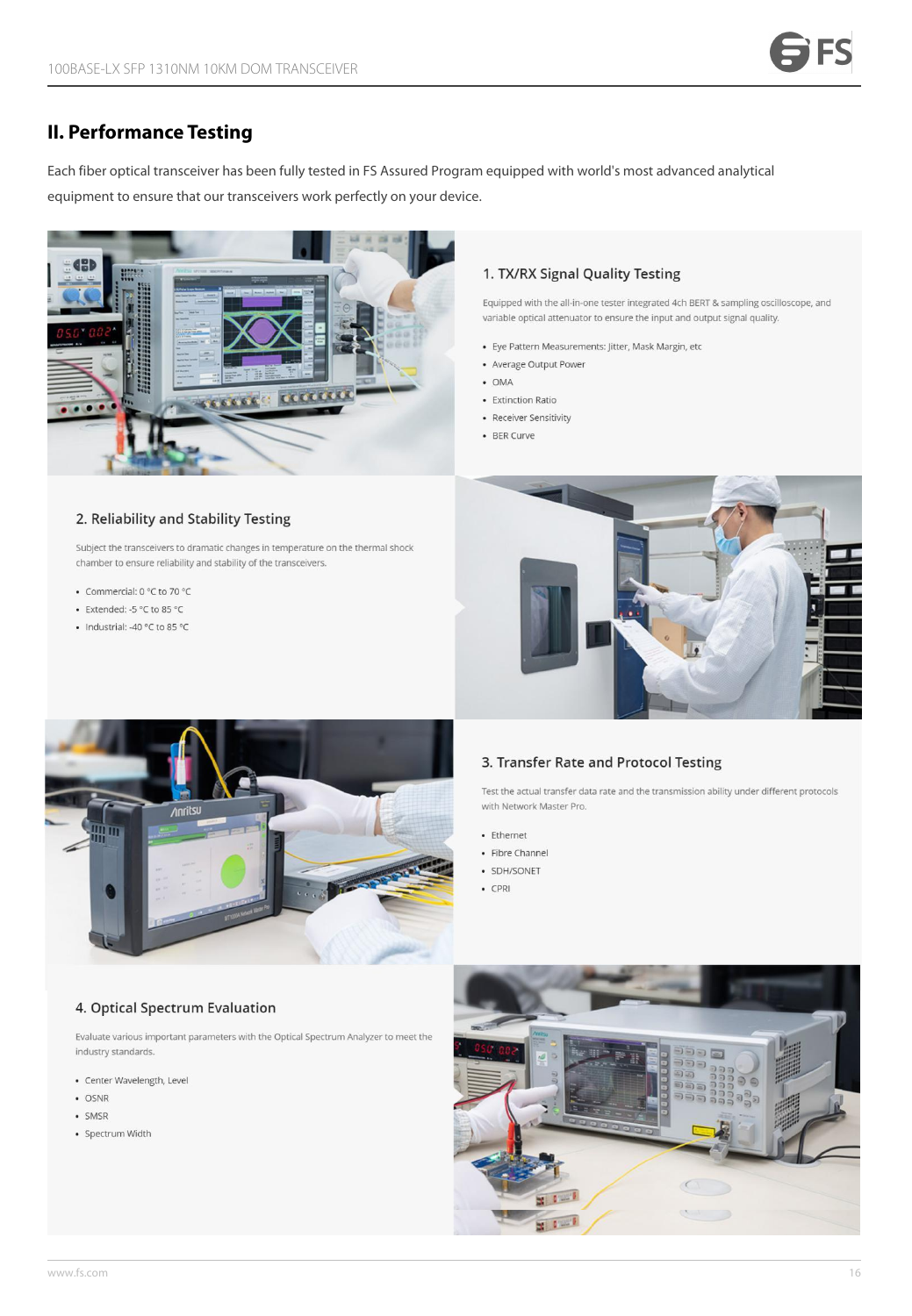# **Order Information**

|  | <b>Part Number</b> | <b>Description</b>                                                      |
|--|--------------------|-------------------------------------------------------------------------|
|  | SFP-FB-GE-T        | SFP, 100BASE-T, 100m, RJ-45, 0 to 70°C (COM), SGMII                     |
|  | SFP-100FX-31       | SFP, 100BASE-FX, 1310nm, MMF, 2km, LC, 0 to 70°C (COM), DOM             |
|  | SFP-GE-100FX       | SFP, 100BASE-FX, 1310nm, MMF, 2km, LC, 0 to 70°C (COM), DOM, SGMII      |
|  | SFP-100LX-31       | SFP, 100BASE-LX, 1310nm, SMF, 10km, LC, 0 to 70°C (COM), DOM            |
|  | SFP-FE-BX          | SFP, 100BASE-BX, 1310nm-TX/1550nm-RX, SMF, 10km, LC, 0 to70°C(COM), DOM |
|  | SFP-FE-BX          | SFP, 100BASE-BX, 1550nm-TX/1310nm-RX, SMF, 10km, LC, 0 to70°C(COM), DOM |
|  | SFP-100LX-31       | SFP, 100BASE-LX, 1310nm, SMF, 15km, LC, 0 to 70°C (COM), DOM            |
|  | SFP-FE-BX          | SFP, 100BASE-BX, 1310nm-TX/1550nm-RX, SMF, 20km, LC, 0 to70°C(COM), DOM |
|  | SFP-FE-BX          | SFP, 100BASE-BX, 1550nm-TX/1310nm-RX, SMF, 20km, LC, 0 to70°C(COM), DOM |
|  | SFP-100EX-31       | SFP, 100BASE-EX, 1310nm, SMF, 40km, LC, 0 to70°C(COM), DOM              |
|  | SFP-100ZX-55       | SFP, 100BASE-ZX, 1550nm, SMF, 80km, LC, 0 to70°C(COM), DOM              |

#### **Note:**

100BASE SFP transceiver module is individually tested on corresponding equipment such as Cisco, Arista, Juniper, Dell, Brocade and other brands, and passes the monitoring of FS.COM intelligent quality control system.